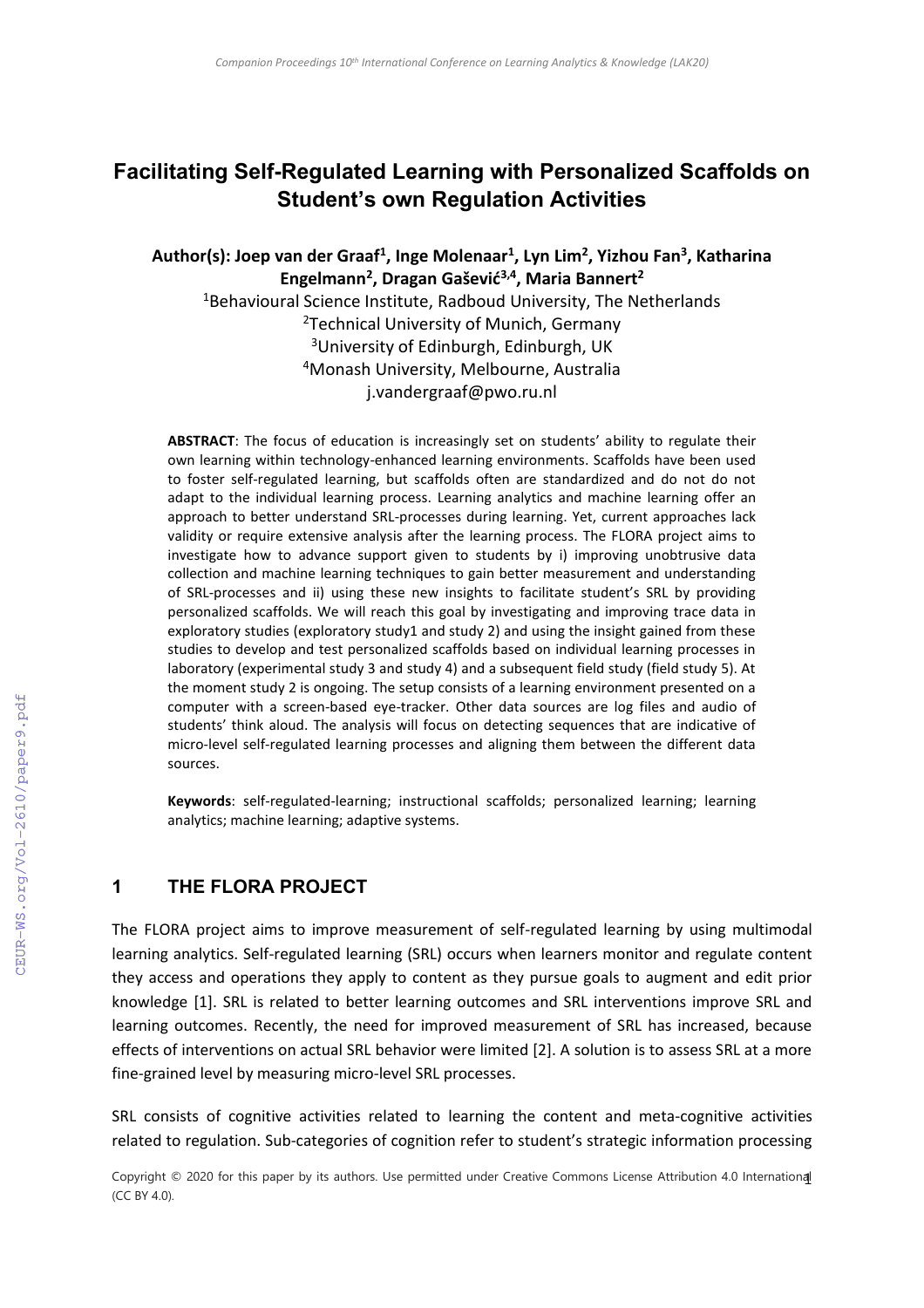during learning such as reading the information, repeating it as well as deeper information processing like elaboration, and organization of information processed. The metacognitive activities include five categories: planning, goal specification, orientation, monitoring, reflection, and evaluation which refer to the postulated metacognitive activities during SRL. When zooming in on these categories, many micro-level processes might be detected, such as content evaluation and monitoring progress towards learning goals in the category: monitoring [3]. It is the aim to detect these micro-level processes in study 1 and improve detection of SRL by adding instrumentation tools to the learning environment in study 2.

## **2 STUDY 1: MEASURING SRL PROCESSES**

The aim of study 1 was to measure micro-level SRL processes. A learning environment was presented to students. The task for the students was to learn about three topics and to write an essay. Before and after this task, students' knowledge about the topics was assessed. Preliminary results show that there is a significant learning gain. The challenge is to link the learning gain to SRL processes. The objective is to analyze each data source (think aloud, log data, and eye-tracking) and extract behaviors that are indicative of micro-level SRL processes, see Fig. 1 for a schematic overview.



**Fig. 1. A schematic overview of study 1.**

## **3 STUDY 2: INSTRUMENTATION TOOLS**

To improve traceability of SRL processes, instrumentation tools have been added in study 2. These include a timer, a note-taking and highlighting application, a planner tool, a search function, and a hybrid read-write mode of the essay in which both the text and essay is visible. These tools allow learners to reveal SRL processes, which should be reflected in improved traceability in think aloud, log, and eye-tracking data. Aside from the instrumentation tools the setup is the same is in Study 1.

## **4 SENSOR/DATA GATHERING SETUPS AND PROTOTYPES**

Three types of data were gathered: log files (mouse and keyboard), audio, and gaze. To record data a mouse, keyboard, microphone, and eye-tracker were used. The participant was seated in front of a monitor with a screen-based eye-tracker, microphone, keyboard, and mouse. The stimuli were presented on this monitor. In future studies, feedback will be provided as well, see Fig. 2 for an overview of the technical infrastructure.

Copyright © 2020 for this paper by its authors. Use permitted under Creative Commons License Attribution 4.0 Internation**al** (CC BY 4.0).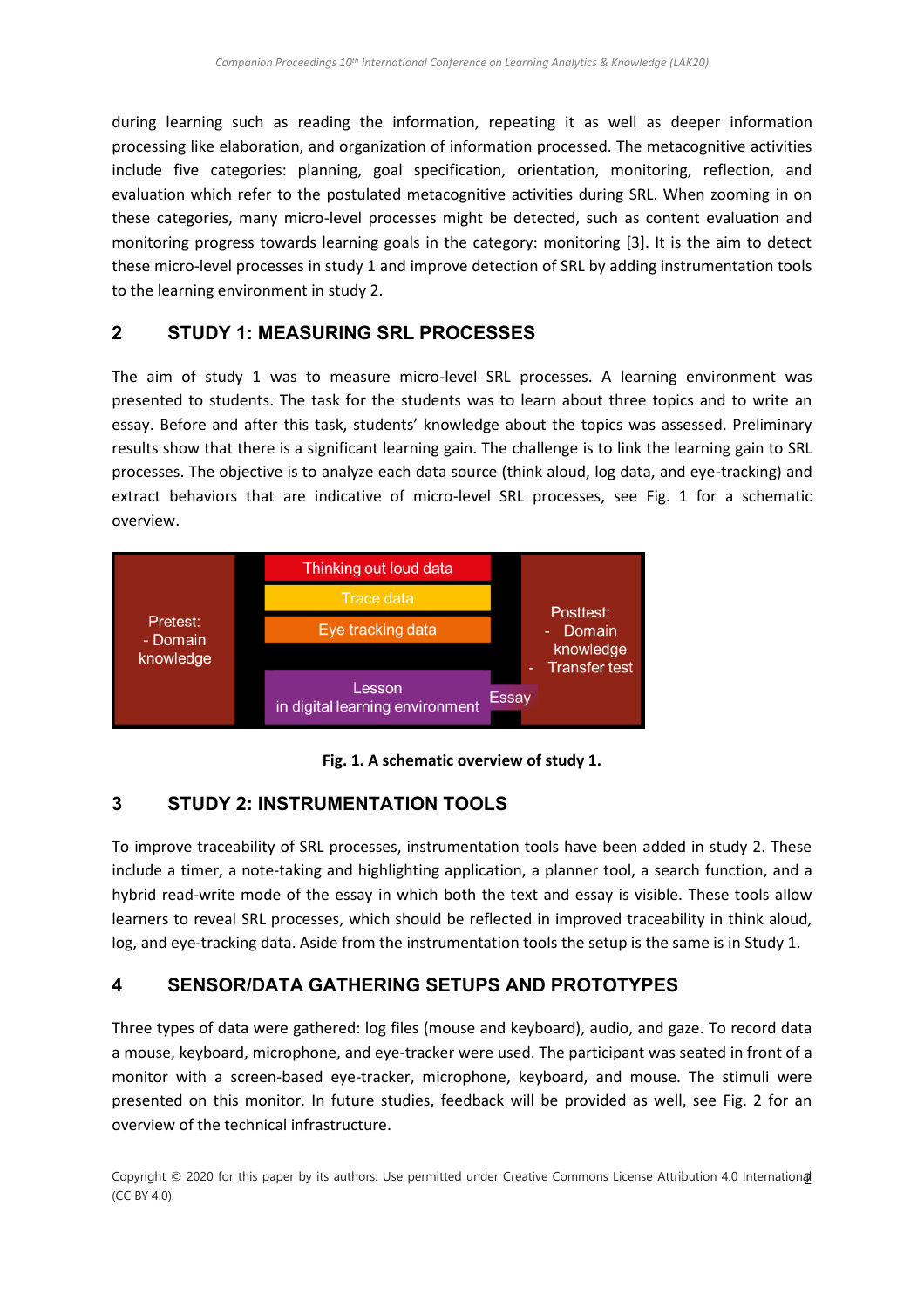*Audio* was recorded to measure think aloud data. The participants were instructed to think aloud. Think aloud consisted of reading text, stating learning goals, mentioning the creation of notes, stating navigational actions, etc.. To make sense out of the *log files*, logs have to be interpreted in the context of the learning environment. Mouse clicks mostly indicate navigation, while typing is most common for the note-taking function and the essay. *Gaze data* was recorded using a screenbased eye-tracker. The raw data consisted of a timestamp (sampling rate is 300 Hz), coordinates of the where the participants is looking, pupil dilation, Areas Of Interest (AOIs) if enabled, and more. For all data sources, a coding scheme is needed to label and analyze the data. Analysis will focus on sequences of actions that can be indicative of specific SRL processes.



**Fig. 2. An overview of the technical infrastructure.**

#### **5 THE WORKSHOP**

The first part of the workshop consists of collecting data with the presented setup and a shorter task (15 minutes). In the second part, three groups will each investigate a single data source (think aloud, log data, or eye-tracking). The goal is to extract and analyze SRL processes and identify the value of instrumentation tools. To do so, data and a coding scheme will be provided. During this process, each group evaluates the data source in relation to detection of SRL. Advantages and disadvantages will be identified and discussed at the end when the groups come together to share the results.

## **REFERENCES**

- 1. Winne, P.: Paradigmatic Dimensions of Instrumentation and Analytic Methods in Research on Self-Regulated Learning. Computer in Human Behavior, 96, 285-289 (2019)
- 2. Schunk, D.H., Greene, J.A.: Handbook of Self-Regulation of Learning and Performance.  $2^{nd}$  ed. Routledge, New York (2018).
- 3. Greene, J.A., & Azevedo, R.: A macro-level analysis of SRL processes and their relations to the acquisition of a sophisticated mental model of a complex system. Contemporary Educational Psychology, 34, 18-29 (2009).
- 4. Papamitsiou, Z., Economides, A.: Learning Analytics and Educational Data Mining in Practice: A Systematic Literature Review of Empirical Evidence. Educational Technology & Society, 17(4), 49-64 (2014).

Copyright © 2020 for this paper by its authors. Use permitted under Creative Commons License Attribution 4.0 Internation**a**J (CC BY 4.0).